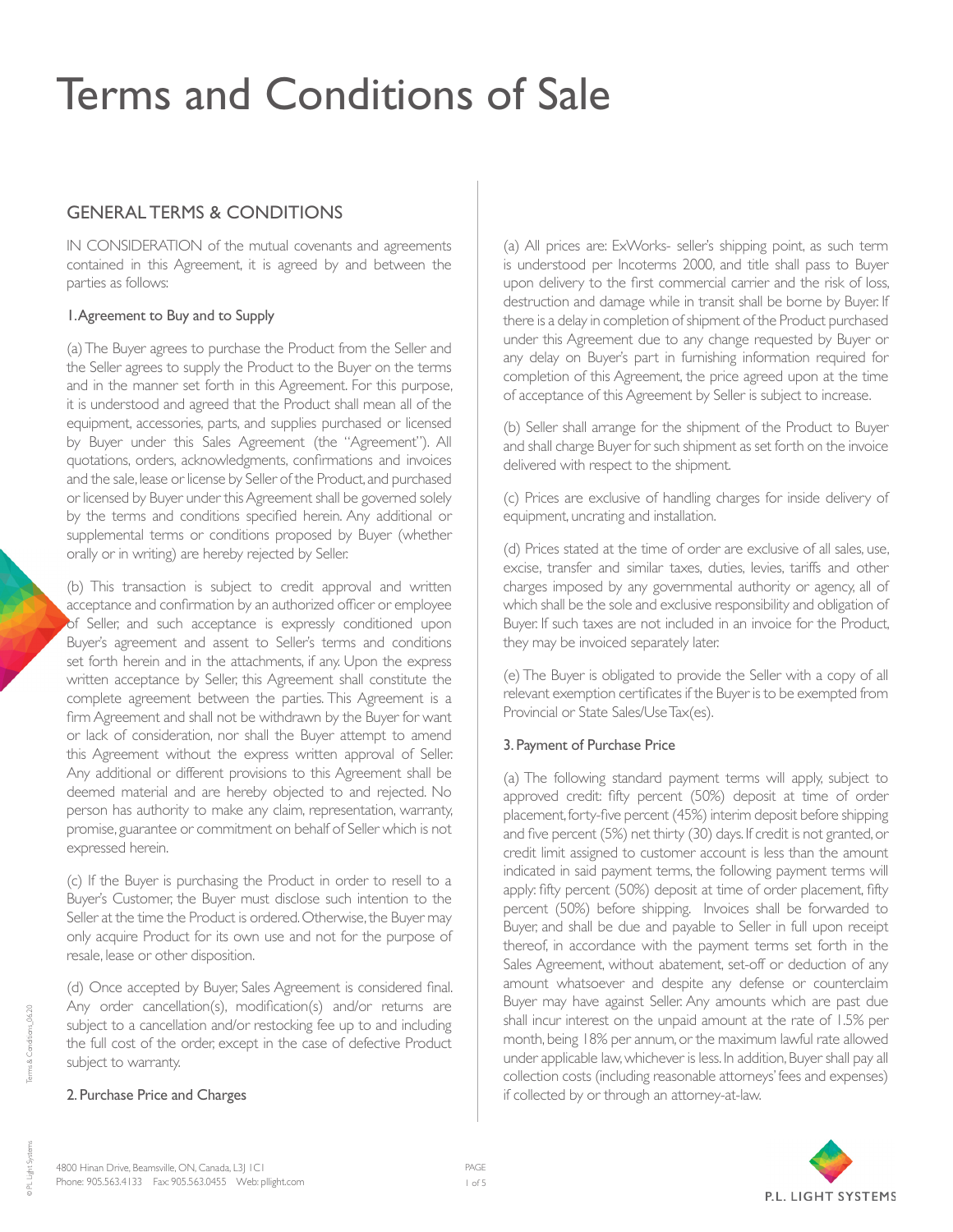(b) Prices are subject to change by Seller (i) to correct errors or mistakes or (ii) if tariff, freight rates or transportation charges are used in determining delivery prices, to reflect changes which may occur in such rates or charges prior to shipment.

(c) Seller reserves the right to revise the payment terms provided for hereunder, including without limitation requiring cash payment before shipment, due to changes in Buyer's credit rating or credit worthiness, as determined by Seller in its sole discretion.

### 4. Security Interest; Risk of Loss

(a) Buyer hereby grants Seller a purchase money security interest ("PMSI") in the Product purchased and any proceeds thereof. The PMSI shall continue until payment in full of the entire purchase price of the Product and performance by Buyer of any other obligations hereunder. Seller is entitled to all remedies of a secured party after default under the Personal Property Security Act in addition to all other rights provided by contract and by operation of law. Buyer agrees to pay to Seller, in addition to the interest on overdue sums due, reasonable attorney fees, court costs and other expenses of Seller incurred in enforcing Seller's rights under its PMSI. The Product purchased shall remain personal property and shall not become or be deemed a fixture or a part of any real estate on which it may be located. Buyer authorizes Seller to file any instrument or document considered necessary by Seller to perfect or enforce its PMSI in the Product including, but not limited to, financing statements, chattel mortgages, deeds of trust, deeds to secure debt, mortgages or other security instruments.

(b) As of the date of arrival of the Product at Buyer's premises, and until such time as full payment for such Product has been effected by Buyer, upon request of Seller, Buyer shall obtain and maintain insurance with respect to the Product, naming Seller as loss payee, to such extent and against such risks, hazards, and liabilities as is currently maintained by companies similarly situated (provided, however, that in no event shall the amount of insurance required to be maintained against damage to or loss of the Product be less than any balance owed to Seller with respect to the Product).

#### 5. Delivery Dates; Partial Shipments

Delivery dates stated at the time of order are only estimates, and are subject to change, and Seller neither assumes any responsibility nor makes any guarantee or commitment in respect thereof. Seller reserves the right to ship all or part of the Product when the same shall be ready for shipment. If partial shipments are made, proportionate payments shall be due and payable upon receipt of the invoice for each partial shipment. In the event Buyer is unable to receive shipment or in the event Seller is prevented from making shipment due to causes beyond Seller's reasonable control, Seller

shall store the Product at Buyer's risk and expense.

#### 6. Installation

Installation of all Product sold and delivered pursuant to this Agreement must be conducted and supervised by a licensed electrician according to the local applicable governing electrical code in order to validate the Limited Warranty provided herein. Prior to installation, Buyer shall not handle, attempt to operate, or operate any Product except in the presence and under the supervision of a certified and licensed electrician. After installation of the Product in accordance with local governing electrical code, Buyer will not modify any Product without prior notification to and express written permission from Seller.

### 7. Remedies

Without waiving any other rights or remedies available to it under applicable law or otherwise, Seller may, at its option, defer shipment or deliveries hereunder, or under or pursuant to any other contract, agreement or other oral or written agreement with Buyer, until all past due accounts of Buyer to Seller have been satisfied in full. If Buyer fails to make payment when due and Seller determines its obligations hereunder to be insecure, Buyer shall promptly return to Seller, on demand, all Product furnished to Buyer hereunder for which payment in full has not been made, and if Buyer fails to so return such Product, Seller may, to the extent permitted by law, with or without notice and with or without legal process, enter upon any premises where such Product may be located and take possession of the same. Seller may then sell such Product, with or without notice, at private or public sale at which Seller may sell, and the proceeds of such sale, less expenses of retaking, repairing, holding and reselling, will be applied to the unpaid purchase price without release of any deficiency, which deficiency (if any) shall be promptly paid by Buyer. Any surplus above the unpaid balance shall however be remitted by Seller to Buyer.

#### 8. Cancellation for Breach

Failure of the Buyer to pay for the Product on the due date for payment, shall entitle the Seller in each case to treat this agreement as repudiated, but without prejudice to any rights accruing to the Seller at that date.

### 9. Compliance with the Access to Cannabis for Medical Purposes Regulations and Other Laws

(a) The Buyer represents and warrants that products purchased from P.L. Light Systems' will only be used in a facility that holds a valid, legal state/provincial/federal cannabis licence for the cultivation of cannabis for medical or recreational purposes.



© PL Light Systems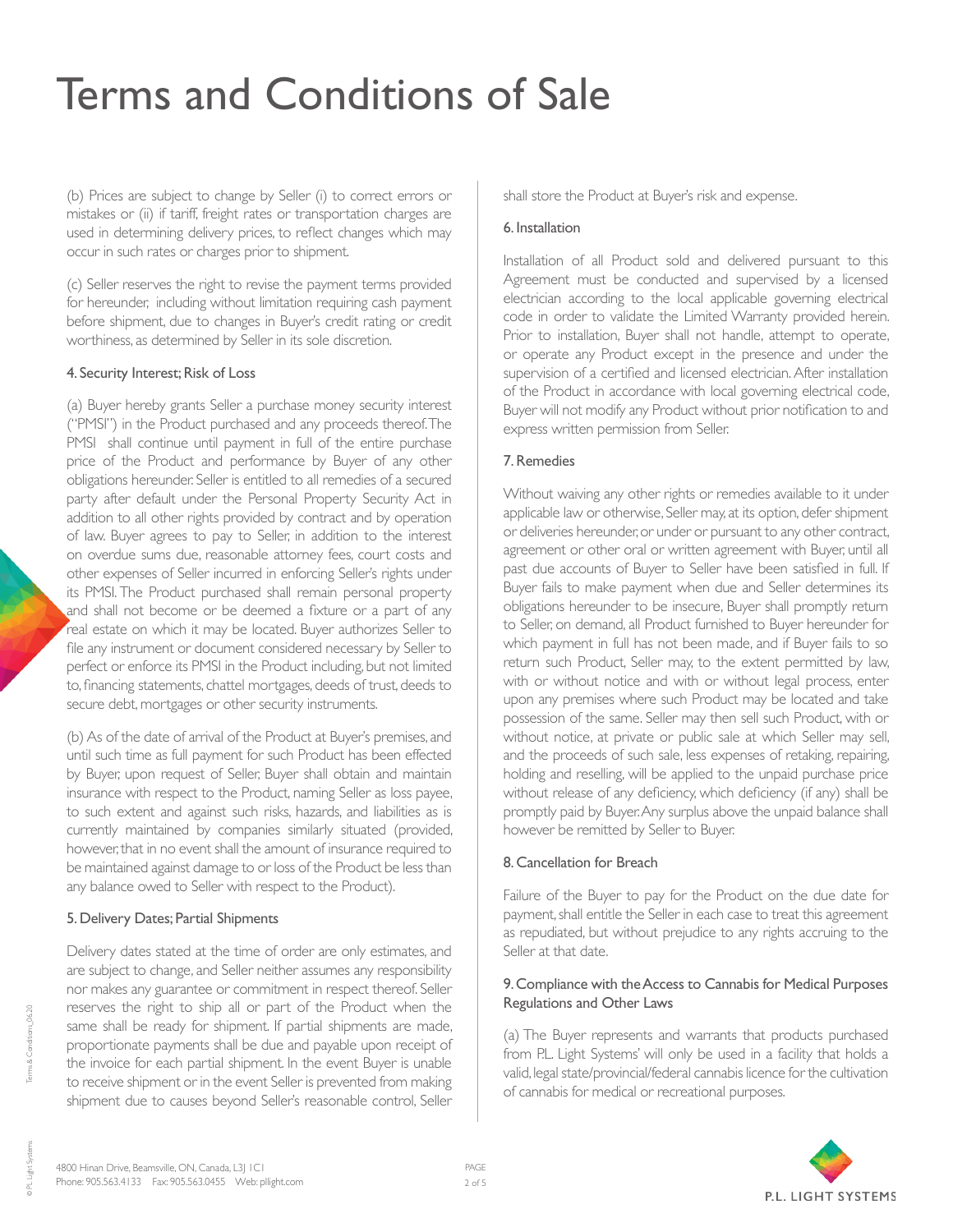(b) The Buyer represents and warrants that it is not in violation of, or in default in any respect, under current or previous legislation, or the Buyer's licence thereunder (the "Licence"), or any other law, rule or ordinance relating to the Buyer's production or sale of cannabis or related materials, and the Buyer will continue to comply with all such laws, rules and ordinances and all requirements of authorities having jurisdiction over its operations.

(c) Upon request by the Seller, the Buyer shall forthwith furnish to the Seller a true copy of the Buyer's Licence.

(d) The Buyer shall immediately advise the Seller of any changes to its Licence or any violations or potential violations thereunder or under any law, rule, ordinance or requirement identified in Subsection 9(b) hereof.

(e) The Buyer confirms that it is the Buyer's responsibility to ensure that the Buyer's customers are authorized to purchase cannabis or related materials from the Buyer, and the Buyer will take steps necessary to confirm such authorization.

(f) The Seller reserves the right to immediately terminate this Agreement and the delivery of Product to the Buyer, in whole or in part. upon obtaining information through the Buyer or otherwise indicating that the Buyer has not fulfilled any covenants or agreements under this Section 9 or indicating any incorrectness in or breach of any representation or warranty of the Buyer pursuant to this Section 9, and the Buyer shall not be entitled to any refund of any amount paid under this Agreement prior to termination.

#### 10. Indemnity of Buyer

(a) General Indemnity: Seller will indemnify and save harmless Buyer from and against any direct claims, demands, losses, or damages made against or incurred by Buyer directly related to the negligence of Seller or its employees in providing the Product and services described herein. Seller shall exercise the same degree of care, skill and diligence in the performance of its obligations hereunder as is ordinarily possessed and exercised by individuals experienced in the industry. Seller acknowledges that its qualifications and experience were a major factor in the selection of Seller to supply the Product.

(b) Patent Indemnity: Seller shall indemnify Buyer from and against any direct liability (but not indirect, incidental, exemplary or consequential damages) in respect of any claim based solely on infringement of any valid Canadian or United States Letters Patent directly related to the manufacture, sale or use of any Product furnished by Seller to Buyer hereunder, provided that Buyer shall promptly notify Seller of any such claim and shall give Seller the opportunity to defend such claim in its own behalf. Seller's indemnity hereunder shall not apply to any infringement arising from the use

of such Product in combination with other goods not furnished by Seller or the unauthorized alteration or modification of a Product furnished hereunder or where such infringement arises out of a particular process or particular equipment of another manufacturer where such process or equipment has been specified by Buyer.

#### 11. Indemnity of Seller

(a) General Indemnity: Buyer will indemnify and save harmless Seller from and against any claims, demands, losses or damages made against or incurred by Seller arising out of the negligence of the Buyer or its employees in the possession, use, installation, servicing or sale of the Product.

(b) Legal Compliance Indemnity: Buyer will indemnify and save harmless Seller from and against any claims, demands, losses or damages made against or incurred by Seller arising out of the non-fulfillment of any covenants or agreements on the part of the Buyer under Section 9 hereof, any incorrectness in or breach of any representation or warranty of the Buyer contained in Section 9 hereof or the termination of this Agreement under Subsection 9(e) hereof.

#### 12. Limitation on Damages

THE MAXIMUM LIABILITY OF SELLER HEREUNDER SHALL IN NO EVENT EXCEED THE LESSER OF THE ACTUAL DAMAGES INCURRED BY THE BUYER AND THE PRICE PAID BY BUYER FOR THE PRODUCT SPECIFIED HEREIN, AND BUYER HEREBY RELEASES SELLER FROM ALL OBLIGATIONS, LIABILITY, CLAIMS OR DEMAND IN EXCESS OF THIS LIMITATION. NOTWITHSTANDING THE FOREGOING, AND IN NO EVENT SHALL SELLER BE LIABLE HEREUNDER TO BUYER OR ANY OTHER PERSON FOR ANY INDIRECT, INCIDENTAL, SPECIAL, EXEMPLARY OR CONSEQUENTIAL DAMAGES (INCLUDING WITHOUT LIMITATION LOST PROFITS) SUFFERED OR INCURRED BY BUYER OR SUCH OTHER PERSON EVEN IF SELLER HAS BEEN PREVIOUSLY ADVISED OF THE POSSIBILITY OF SUCH DAMAGE.

#### 13. Limited Warranty

(a) The Seller warrants all Product delivered to the Buyer pursuant to this Agreement, when sold by the Seller to the Buyer, to be free from defects in material and workmanship for the period stated in the Seller's commercial warranty policy document (which can be found at <https://pllight.com/resources/>) or retail warranty document (which can be found at <https://pllight.com/resources/>). Product found to be defective during the warranty period will be repaired or replaced (at the sole discretion of the Seller) by the Seller without charge, excluding all labour. In the event of any warranty claim, customer is obligated (upon request) to provide P.L. Light Systems with full access to conduct the assessment,



© PL Light Systems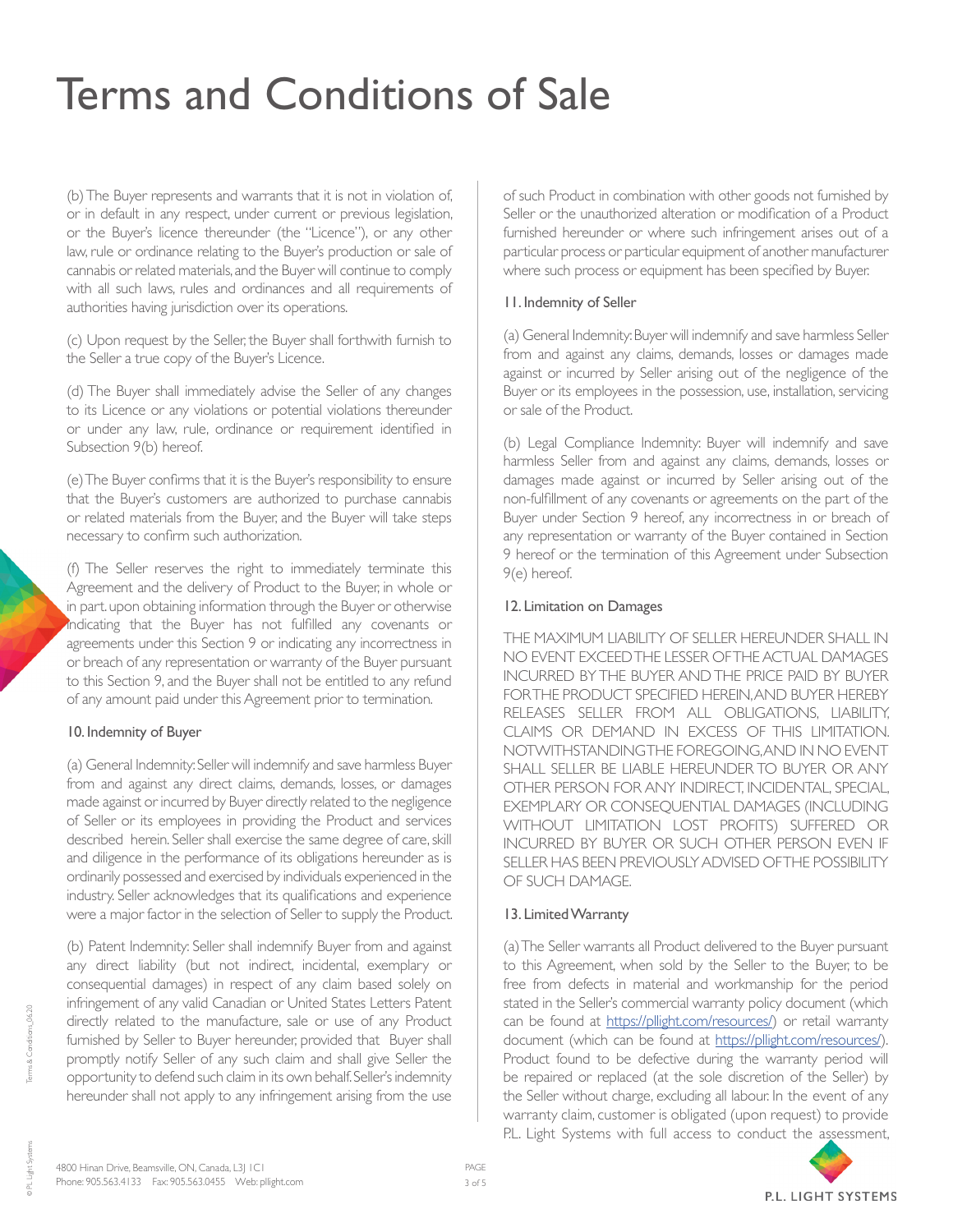testing and/or light measurements of the lighting installation. P.L. Light Systems reserves the right to deny warranty claim in the event that access to facility is not granted.

Transportation costs to return the defective product to the Seller shall be borne by the Buyer, and the return transportation costs shall be paid by the Seller, subject to the Exclusions set forth below. From the date of Product shipment for the period shown in the Seller's commercial warranty policy document (which can be found at<https://pllight.com/resources/>) or retail warranty document (which can be found at [https://pllight.com/resources/\)](https://pllight.com/resources/), the Seller shall provide adjustments required due to Buyer's normal use of the equipment and which are not occasioned by accident, misuse, or negligence. This warranty is limited to equipment sold by the Seller to the Buyer in the continental United States and Canada.

(b) EXCLUSIONS - This warranty SHALL NOT apply to:

(i) Damage to the Product or defective performance of the Product caused by fire, accident, acts of God, misuse, neglect, improper usage, Buyer modifications, use of parts and/or supplies which were not provided by the Seller;

(ii) the Buyer's failure to provide power and space requirements and/or environmental conditions specified in any document supplied by the Seller, capacitors, ballasts, drivers, igniters.

(ii) Unless specifically agreed to by the Seller at the time of order by the Buyer, all Product resold by the Buyer to a Buyer Customer.

(c) LIMITATION OF LIABILITY AND DISCLAIMER OF WARRANTIES - THIS WARRANTY AND THE LIABILITIES SET FORTH HEREIN ARE EXCLUSIVE AND IN LIEU OF ALL OTHER LIABILITIES AND WARRANTIES OF ANY KIND, EXPRESS OR IMPLIED OR ARISING BY OPERATION OF LAW, COURSE OF DEALING OR PERFORMANCE, TRADE PRACTICE, OR OTHERWISE. THE SELLER HEREBY DISCLAIMS ALL SUCH WARRANTIES, INCLUDING, WITHOUT LIMITATION, ANY IMPLIED WARRANTY OF MERCHANTABILITY AND/OR FITNESS FOR A PARTICULAR PURPOSE. THIS WARRANTY AND LIABILITIES SET FORTH HEREIN CONSTITUTE THE ONLY WARRANTY OF THE SELLER WITH RESPECT TO THE PRODUCT. REPAIR OR REPLACEMENT OF DEFECTIVE PARTS, AS PROVIDED ABOVE, SHALL BETHE SOLE OBLIGATION OF THE SELLER. THIS STATES THE EXCLUSIVE REMEDY AGAINST THE SELLER RELATING TO THE PRODUCT, WHETHER IN CONTRACT OR TORT OR UNDER ANY LEGAL THEORY, AND WHETHER ARISING OUT OF WARRANTIES, REPRESENTATIONS, INSTRUCTIONS, INSTALLATIONS OR DEFECTS FROM ANY CAUSE. IN NO EVENT SHALL THE SELLER BE LIABLE FOR INDIRECT, INCIDENTAL, EXEMPLARY. CONSEQUENTIAL OR SPECIAL DAMAGES ARISING IN ANY MANNER WHATSOEVER, EVEN IF THE SELLER HAS BEEN PREVIOUSLY ADVISED OF THE POSSIBILITY OF SUCH DAMAGE. NOTWITHSTANDING THE FOREGOING, THE MAXIMUM LIABILITY OF THE SELLER HEREUNDER SHALL IN NO EVENT EXCEED THE AMOUNT PAID BY BUYER FOR THE PRODUCT COVERED BY THIS WARRANTY.

### 14. Force Majeure

In no event shall Seller be responsible for any delay in or failure of performance hereunder where such delay or failure is due to causes beyond Seller's reasonable control, including without limitation fire, storm, flood, earthquake, explosion, accident, the failure of suppliers or subcontractors to satisfactorily meet scheduled deliveries, war, civil unrest, sabotage, epidemic, quarantine, material shortage, fuel or energy shortage, strike, work stoppage, labour unrest, freight embargo, transportation shortage or delay, the establishment of any priority systems by the Canadian or United States government or any of its agencies, governmental act, judicial order or act of God.

## 15. Relationship of Parties

The Seller and the Buyer are independent contracting parties and nothing in this Agreement shall make either party the agent or legal representative of the other for any purpose whatsoever, nor shall it grant either party any authority to assume or to create any obligation on behalf of or in the name of the other.

## 16. Confidential and Proprietary Information

Any information, correspondence, drawings, manuals and other documents transmitted or communicated by Seller to Buyer which is:

- (a) by its nature;
- (b) described by Seller as; or

(c) reasonably believed by Buyer to be, confidential and/or proprietary (whether or not marked "confidential" or "proprietary"), shall be received and treated by Buyer in secrecy and confidence, and shall not be used by Buyer for any purpose except the purpose stated herein or otherwise authorized in writing by Seller, or disclosed by Buyer to any person, or business without the prior express written consent of Seller. Such confidential and proprietary information may be disseminated within Buyer's own organization only to the extent reasonably required for the proper operation of the Product.

## 17. Assignment

Seller may assign its obligations hereunder to Seller's parent or any



© PL Light Systems